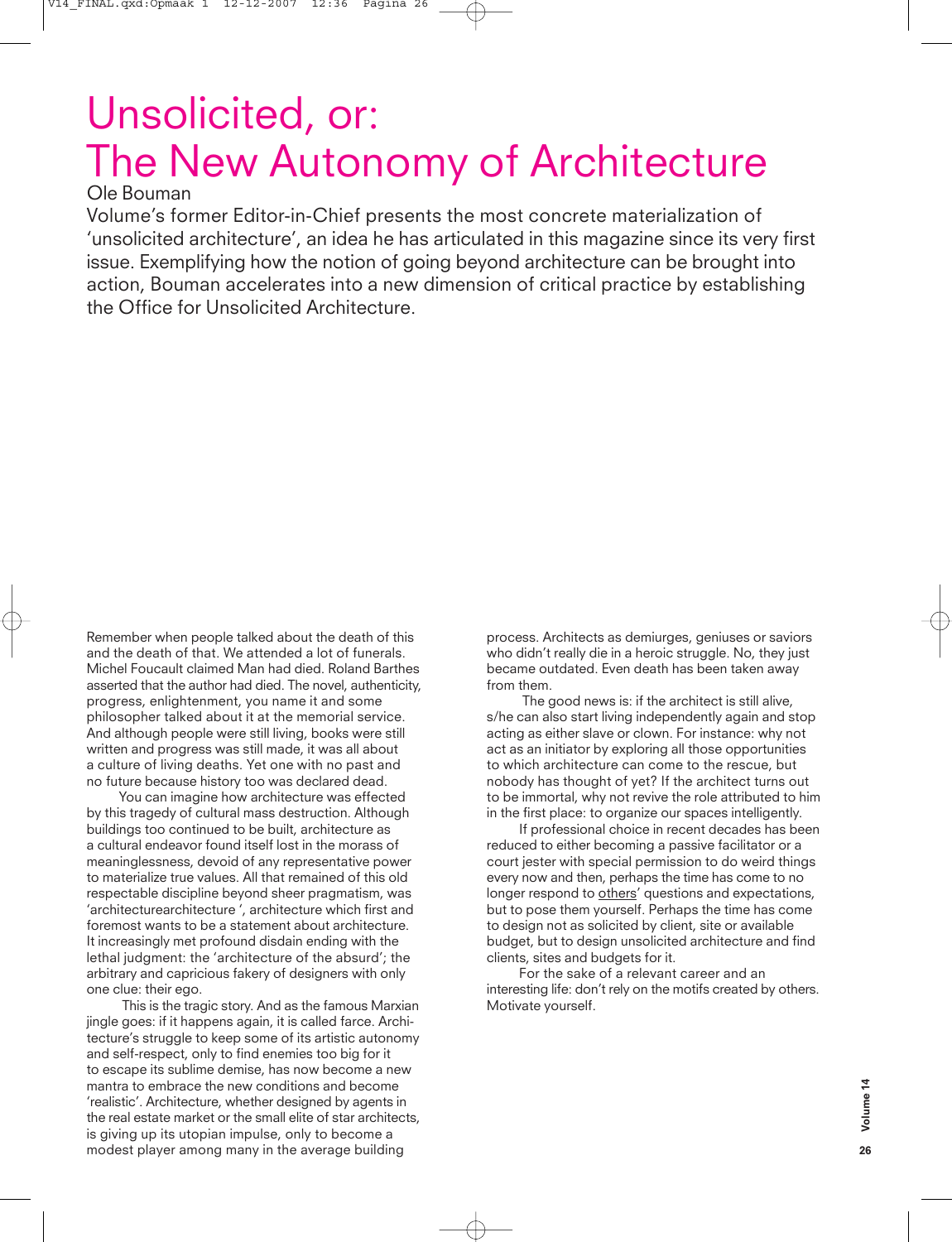

 $\oplus$